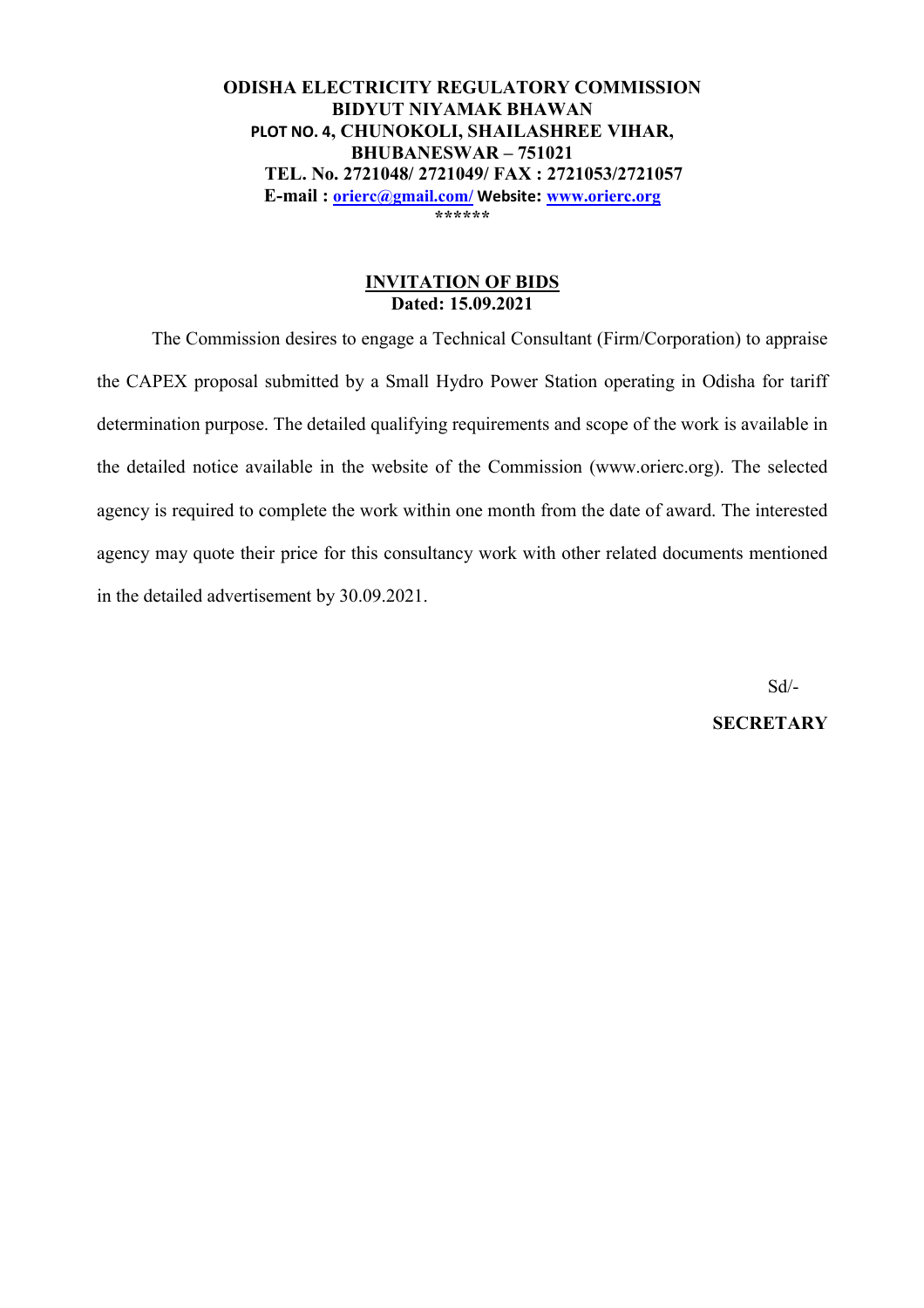### **ODISHA ELECTRICITY REGULATORY COMMISSION BIDYUT NIYAMAK BHAWAN PLOT NO. 4, CHUNOKOLI, SHAILASHREE VIHAR, BHUBANESWAR – 751021 TEL. No. 2721048/ 2721049/ FAX : 2721053/2721057 E-mail : orierc@gmail.com/ Website: www.orierc.org \*\*\*\*\*\***

## **Invitation of BIDS for CAPEX Evaluation of Small Hydro Project**

#### **Case No. 88/2020 Dated: 15.09.2021**

The Commission desires to engage a Technical Consultant (Firm/Corporation) to evaluate the CAPEX proposal submitted by a small hydro generating company operating a 24 MW plant in Odisha for tariff determination purpose. The Consultancy firm shall be selected on the basis of both technical and financial parameters. The interested parties are required to submit their proposal through three sealed envelopes first one containing qualifying requirements with supporting documents, second one containing technical bid (detailed experience in similar area & its supporting documents) and third one containing the financial bid. Those bidders who qualify in first envelope (qualifying requirement) shall be evaluated basing on both technical (70% weightage) and financial bids (30% weightage). The Commission reserves the right to cancel the selection process at any time without assigning any reasons. The consultancy firm is required to submit their report within one month of award of the contract.

#### **Qualifying Requirements:**

1) The agency or expert should have prepared at least one DPR of a small hydro power project which must have been accorded the techno-economic clearance from the competent authority within last 5 years

Or

the agency or expert should have reviewed the DPR of a small hydropower project with special emphasis on review of capital cost

2) The agency or expert should not have conflict of interest with the company in any form of association or financial/commercial dealings with the company during the period of last two years

#### **Scope of work of Agency**

 The main scope of work of the agency or expert shall be to independently review and ascertain the completed capital cost of the project based on the changing scenarios vis-à-vis the estimated cost during the award. The detailed scope is mentioned below.

i) The agency shall carry out the detailed review of the capital cost of the project in due consideration of the followings: